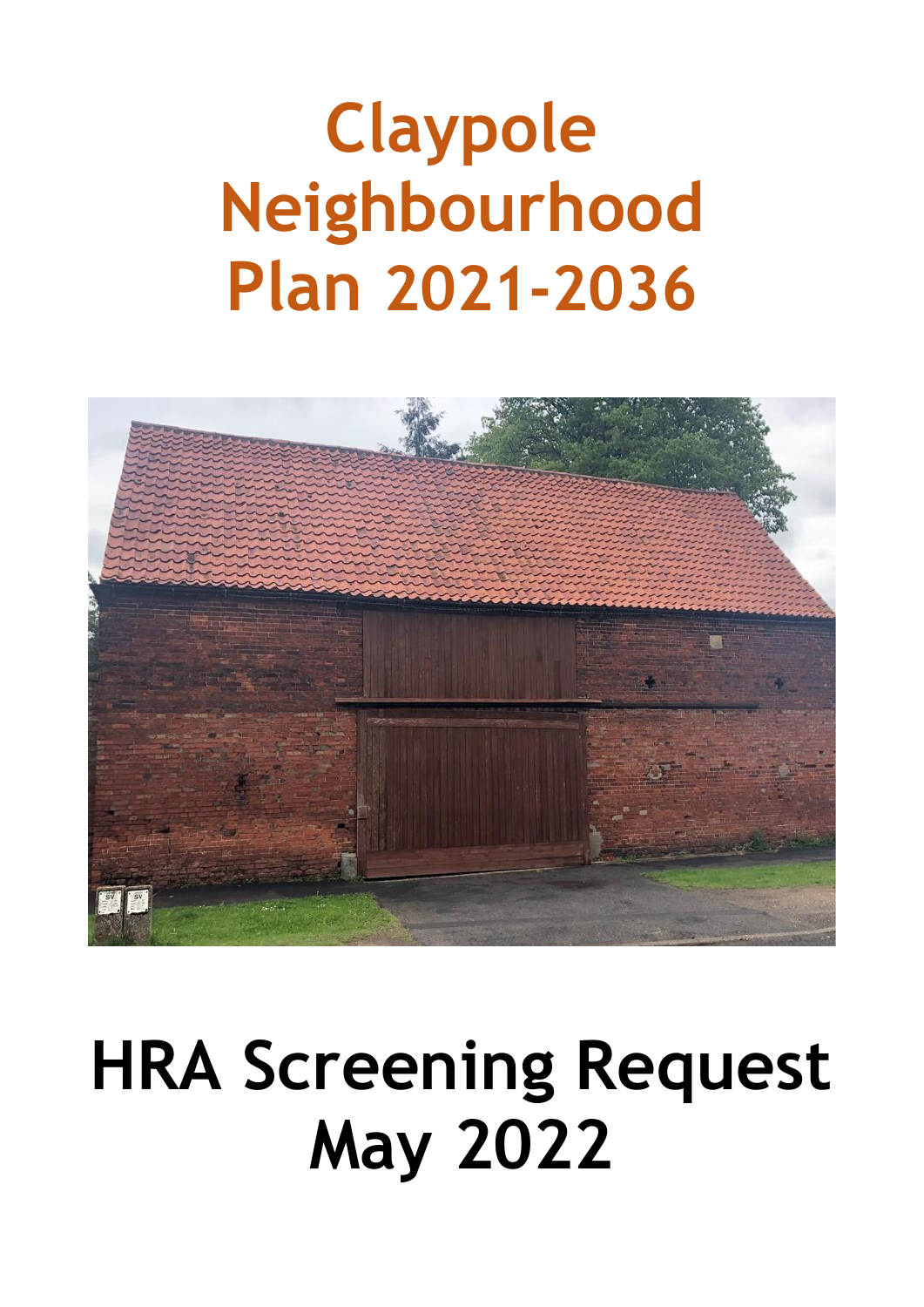# **Claypole** Neighbourhood Plan 2021-2036

### HRA Screening Request May 2022

Submission of the Neighbourhood Plan in accordance with Regulation 15 of Neighbourhood Planning Regulations 2012

The Neighbourhood Plan Steering Group on behalf of Claypole Parish Council:

Andy Hey (Chair) Dave Coxe Councillor John Freeman Pauline Luxton Councillor Alice Maggs Bridget Rosewell

The Parish Council received professional planning support from NEIGHBOURHOOD-PLAN.CO.UK during the production of this Neighbourhood Plan.

### NEIGHBOURHOOD-PLAN.CO.UK

For any query relating to the Neighbourhood Plan contact: Cathy Clarke Clerk to Claypole Parish Council Email: [cathy.clarke@claypolepc.org.uk](mailto:cathy.clarke@claypolepc.org.uk)

<https://claypole.parish.lincolnshire.gov.uk/>

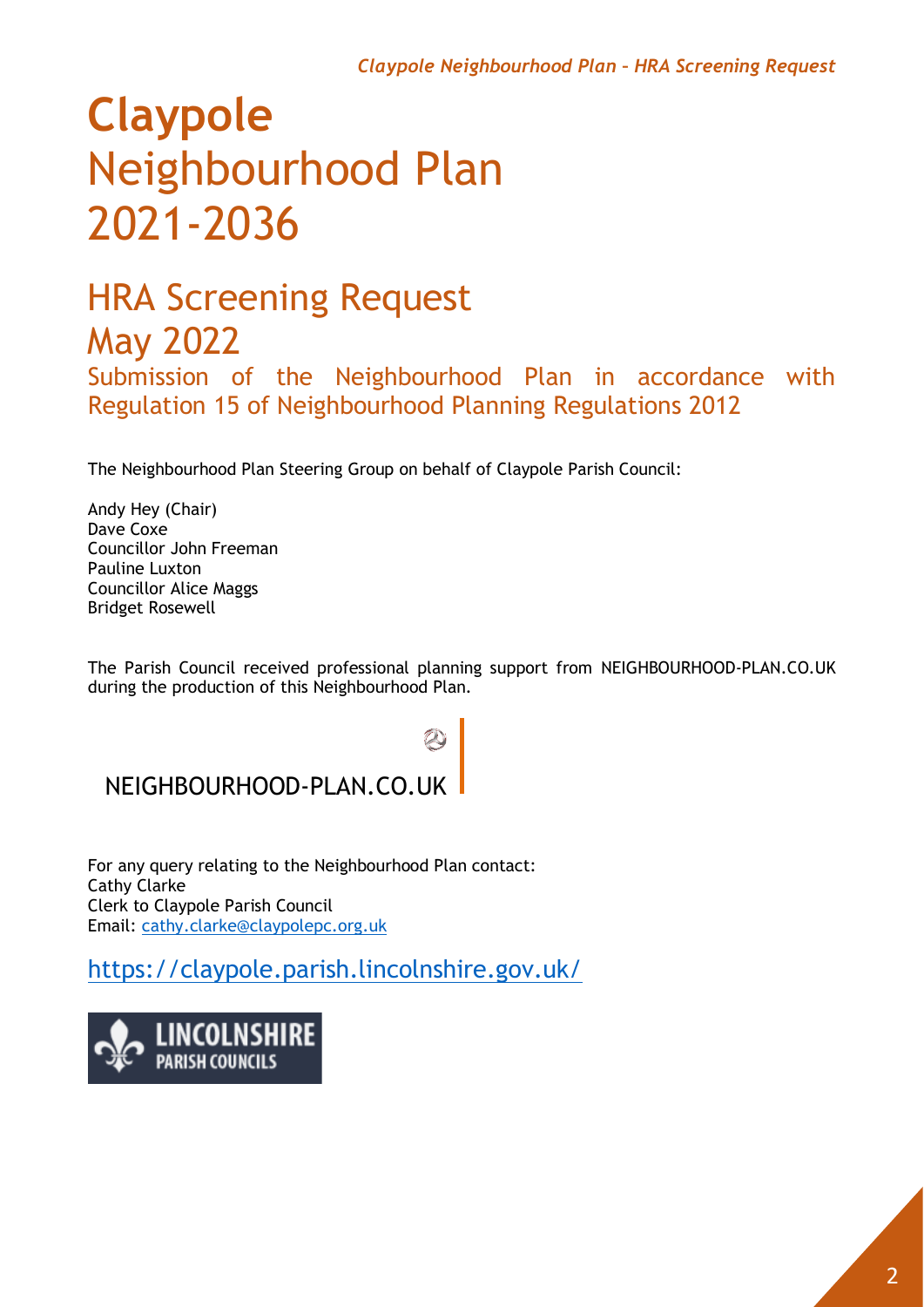# **Claypole** Neighbourhood Plan 2021-2036

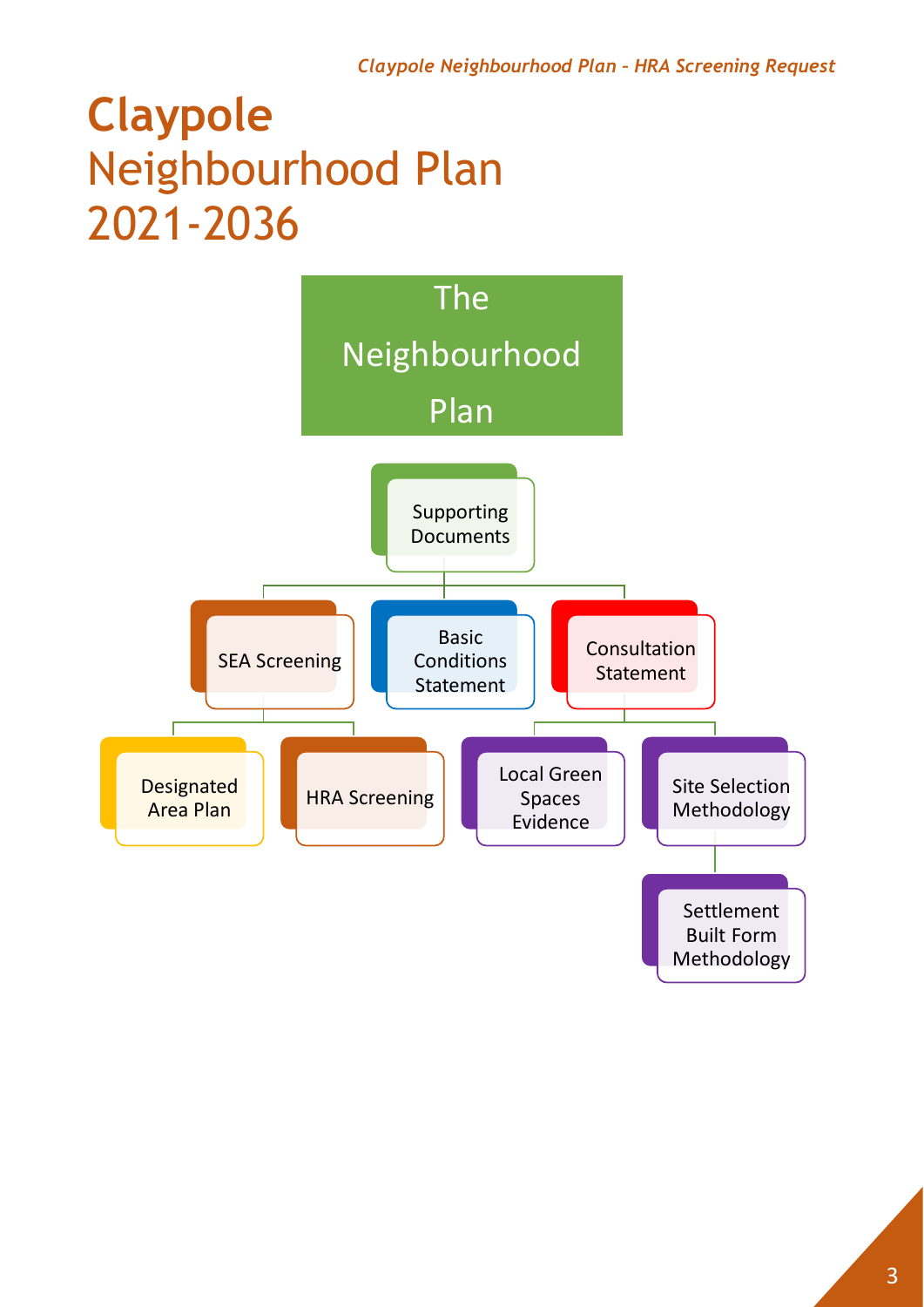### Copyright Acknowledgements

#### Mapping

Contains OS data © Crown copyright 2022 © Crown copyright and database rights 2022, OS licence number 100064394

Mapping used in this document is either OS Open Data used under the Open Government Licence or is OS Licenced Data from the Parish Online Service reproduced in accordance with the Parish Council's Public Sector Geospatial Agreement licence number 100064394 issued by Ordnance Survey.

#### Aerial Photos

Contains OS data © Crown copyright 2022

Aerial photos are from Ordnance Survey and are used under the Open Government Licence.

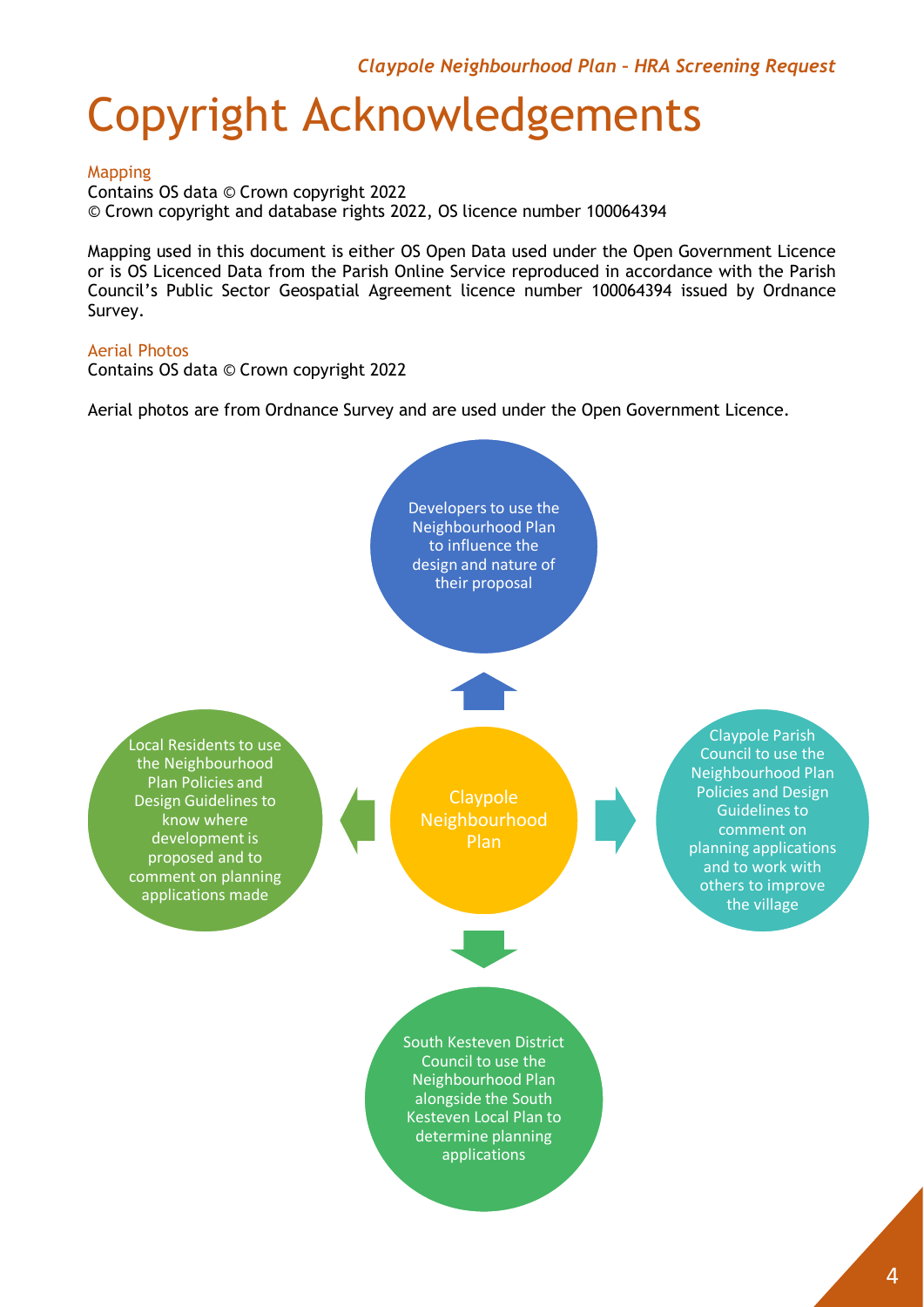### **Contents**

Introduction Page 6<br>
The Development Plan Page 7 The Development Plan<br>
Habitats Regulations Assessment<br>
Consultation and Conclusion<br>
Page 10 Habitats Regulations Assessment **Page 9** Consultation and Conclusion **Page 10** 

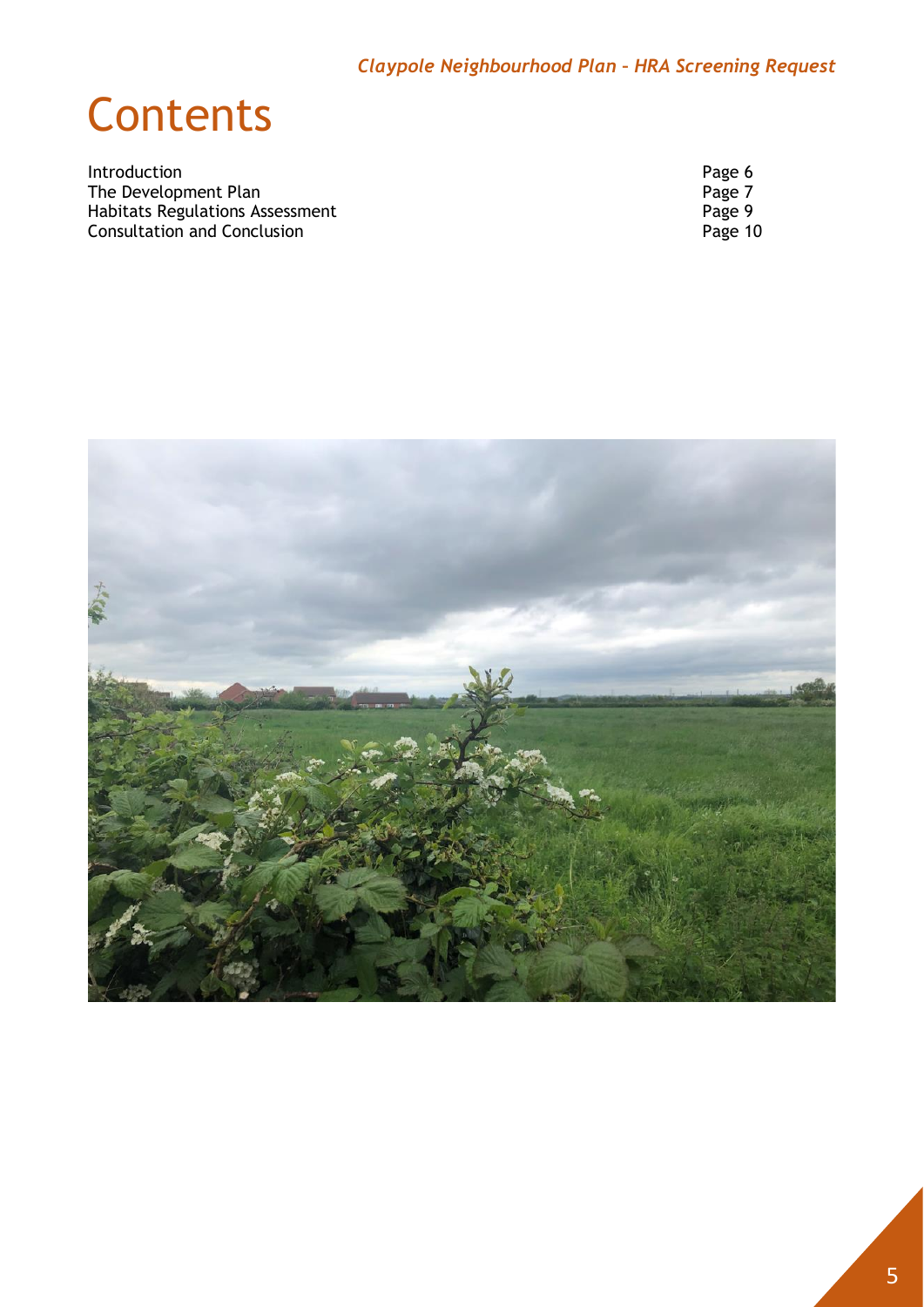### Introduction

- 1. Claypole Parish Council have undertaken this Habitats Regulation Assessment Screening Request. It is the role of South Kesteven District Council as the Local Planning Authority (LPA) to undertake a screening of the Neighbourhood Plan under the Habitats Regulations. This document has been produced to assist the LPA undertake the screening in collaboration with the three designated environmental bodies, namely the Environment Agency; Natural England; and Historic England.
- 2. The contents of the Claypole Neighbourhood Development Plan does not technically require a Habitats Regulation Assessment (HRA) in accordance with the European Directive 92/43/EEC and the Conservation of Habitats and Species Regulations 2010.
- 3. In the vicinity of the Claypole Neighbourhood Plan area there are no European and International designations. In South Kesteven there are the Baston Fen SAC and Grimsthorpe SAC, both near to Bourne. In neighbouring Newark and Sherwood is the Birklands/Bilhaugh SAC which is west of Ollerton. The latter of these is the closest to the Neighbourhood Plan area lying approximately 27km to the north-west. Grimsthorpe SAC is the next closest at some 34km to the south-east. Therefore, following the advice of Natural England on other Neighbourhood Plans we consider it appropriate to consider the potential effects of any proposed development on these important habitats.
- 4. Internationally designated wildlife sites are accorded the highest level of protection under European legislation. The purpose of the screening assessment is to ascertain whether there is potential for implementation of the Neighbourhood Plan to have significant effect on any such site. Within a 15km radius of the neighbourhood area boundary there are no such designated sites.
- 5. The Habitats Regulations Assessment of land use plans relates to Special Protection Areas (SPAs), Special Areas of Conservation (SAC) and Ramsar Sites. SPAs are sites classified in accordance with Article 4 of the EC Directive on the conservation of wild birds (79/409/EEC), more commonly known as the Birds Directive. They are classified for rare and vulnerable birds, listed in Annex I to the Birds Directive, and for regularly occurring migratory species.
- 6. SACs are classified in accordance with EC Directive 92/43/EEC on the conservation of natural habitats and of wild fauna and flora (the Habitats Directive). Article 3 of this Directive requires the establishment of a European network of important high-quality conservation sites that will make a significant contribution to conserving the 189 habitat types and 788 species identified in Annexes I and II of the Directive. These sites are known as the Natura 2000 network and are commonly referred to as European sites.
- 7. Ramsar Sites are designated under the International Convention on Wetlands of International Importance especially as Waterfowl Habitat (the Ramsar Convention, Iran 1971 and amended by the Paris Protocol 1992). Although Ramsar Sites are not protected in law by the Birds and Habitats Directives as a matter of policy government has decreed that unless otherwise specified procedures relating to SPAs and SACs will also apply to Ramsar Sites. Therefore, the term 'international sites' is used to refer to all three of these designated sites.
- 8. The Claypole Neighbourhood Plan contains no part of any Natura 2000 site within its boundary, and it does not abut any such sites. No cumulative effects with other plans or programmes are likely as the Claypole Neighbourhood Plan does only allocates a small amount of land for development and so will not lead to issues in terms of increased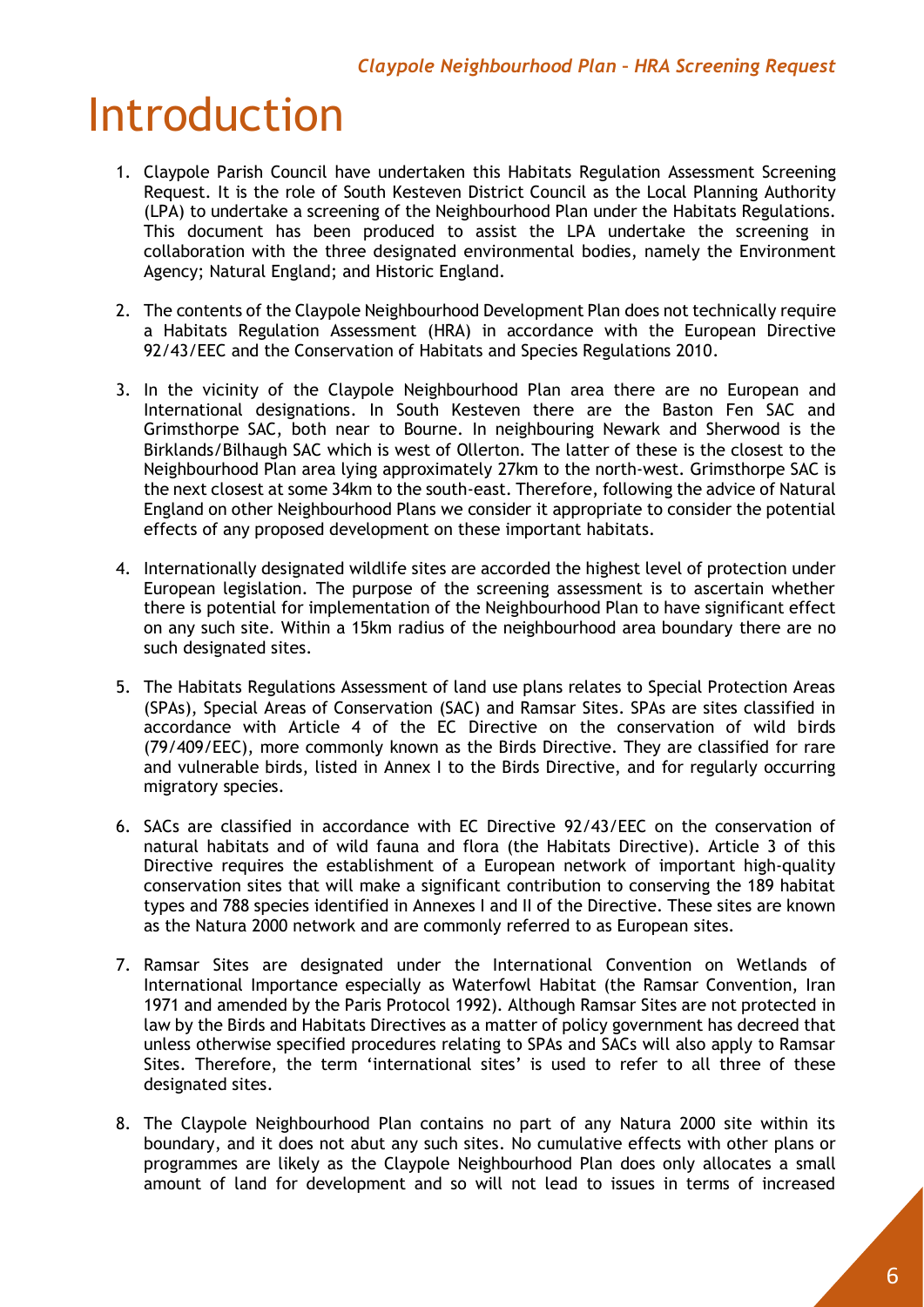recreational disturbance, water resources or water quality. There are no Natura 2000 sites within 15km of the Claypole Neighbourhood Area.

9. This Statement has been prepared to accompany the Claypole Neighbourhood Development Plan ('the Neighbourhood Plan') under the Neighbourhood Planning (General) Regulations 2012 ('the Regulations'). The relevant local planning authority is South Kesteven District Council.

#### **Designation of Claypole as a Neighbourhood Planning Area**

- 10. A formal application was made by Claypole Parish Council on 21 July 2013 as a 'relevant body' under Section 61G of the Town and Country Planning Act 1990 (as amended) for the designation of a neighbourhood area in order to develop a neighbourhood plan. The area of the Neighbourhood Plan is based upon the parish boundary, which was seen as appropriate as this area is recognised as the distinct community of Claypole. The request was that the Parish Council be recognised as a Neighbourhood Area for the purpose of producing a neighbourhood plan, in accordance with the Neighbourhood Planning Regulations 2012.
- 11. South Kesteven District Council publicised this application to produce a Neighbourhood Plan as required by statute. South Kesteven [designated](http://www.southkesteven.gov.uk/index.aspx?articleid=8397)<sup>1</sup> the Parish of Claypole as a neighbourhood area on 19 March 2014.
- 9. The Neighbourhood Plan has been prepared by Claypole Parish Council, a qualifying body, (Section 38A (12) of the Planning and Compensation Act 2004) for the Neighbourhood Area covering the Parish of Claypole. The name of the neighbourhood area is the 'Claypole Neighbourhood Area'. It does not relate to more than one neighbourhood area and there are no other neighbourhood development plans in place within the neighbourhood area.
- 10. The policies described in the Neighbourhood Plan relate to the development and use of land in the designated Neighbourhood Area only. The document sets out the period of the Neighbourhood Plan which is from 2021 to 2036.

### The Development Plan

- 11. The South Kesteven Local Plan sets out the vision, objectives, spatial strategy and policies for the future development of the district. It also identifies land and allocates sites for different types of development, such as housing and employment, to deliver the planned growth for South Kesteven 2036. It was adopted in January 2020. The document includes strategic planning policies to guide and control the overall scale, type and location of development including the allocation of strategic sites. It indicates the number of homes to be built by 2036.
- 12. The 'Development Plan' (including Minerals and Waste) for Claypole is made up of 4 elements as follows:

<sup>1</sup> http://www.southkesteven.gov.uk/index.aspx?articleid=8397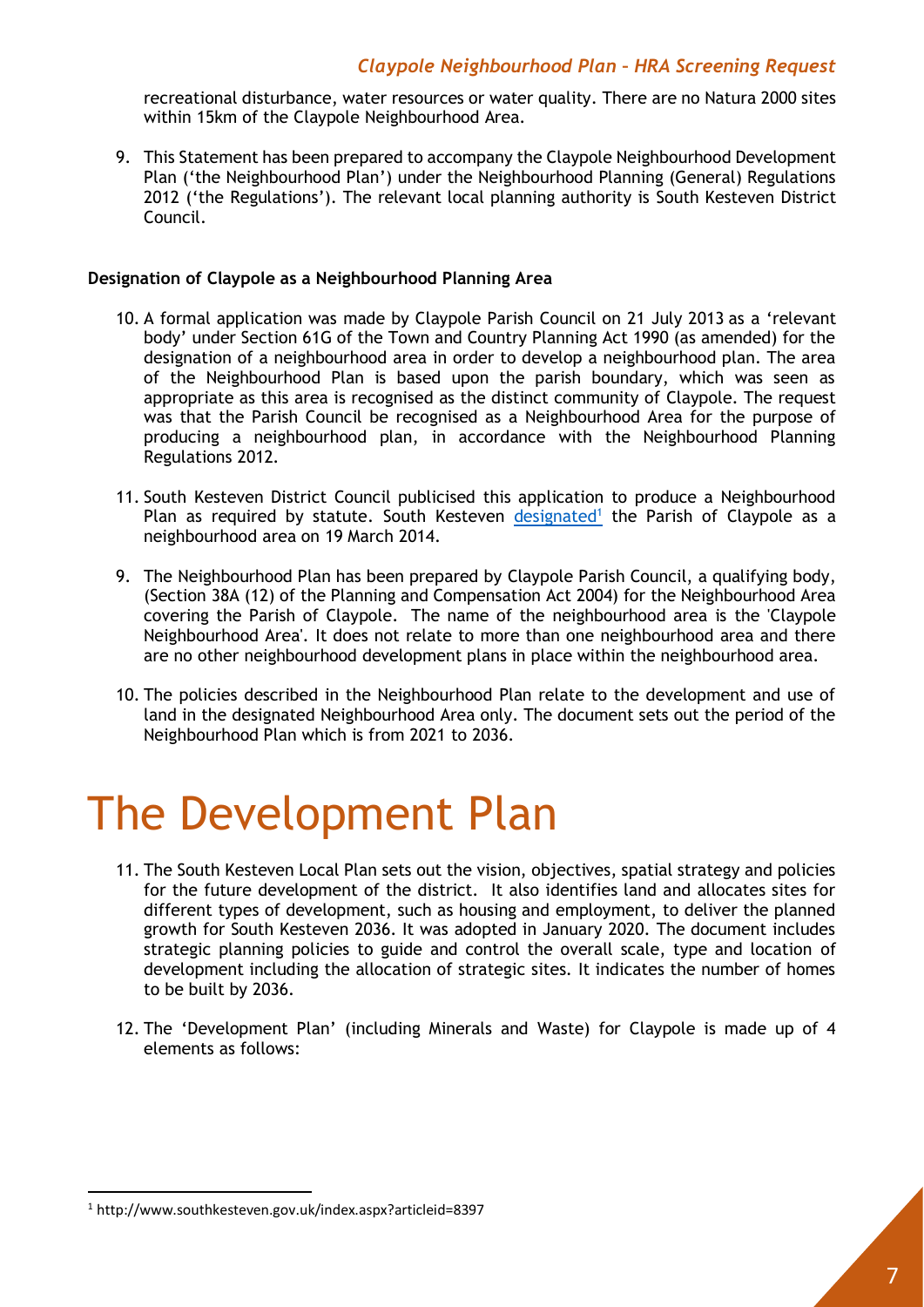

#### **The Emerging South Kesteven Local Plan Review**

- 13. The current Local Plan for South Kesteven was adopted in January 2020 and sets out the development strategy for growth of the district to 2036. The Inspector's final report on the current Local Plan (2011 - 2036) committed the District Council to undertake an early review of the Local Plan from April 2020 with submission by the end of December 2023. The review enables necessary updates of evidence, and the Council to consider whether its local housing need has changed and needs to be re-evaluated taking into consideration changes to national planning guidance.
- 14. The timetable for [review](http://www.southkesteven.gov.uk/index.aspx?articleid=15133)<sup>2</sup> of the Local Plan is anticipated to be examined in December 2023 and adopted in December 2024, until the review has been undertaken and a new Local Plan is found sound and adopted by the Council, the current Local Plan (2011 - 2036) will continue to be the development plan for the district and used in determining planning applications.
- 15. The Local Plan Review will set out the planning framework for the district over the next 20 years up to 2041 and will cover issues such as; housing provision, the economy, retail and town centres, infrastructure provision and the environment. It will also set out policies by which planning applications will be determined, in addition to allocating land for housing, employment and retail uses.

#### **Strategic policies for the purposes of neighbourhood planning**

16. The system of neighbourhood planning allows Parish and Town Councils to produce neighbourhood plans to guide development at a local level. One of the requirements of such plans is that they should be in line with the 'strategic policies' of the adopted development plan for the local area.

<sup>2</sup> http://www.southkesteven.gov.uk/index.aspx?articleid=15133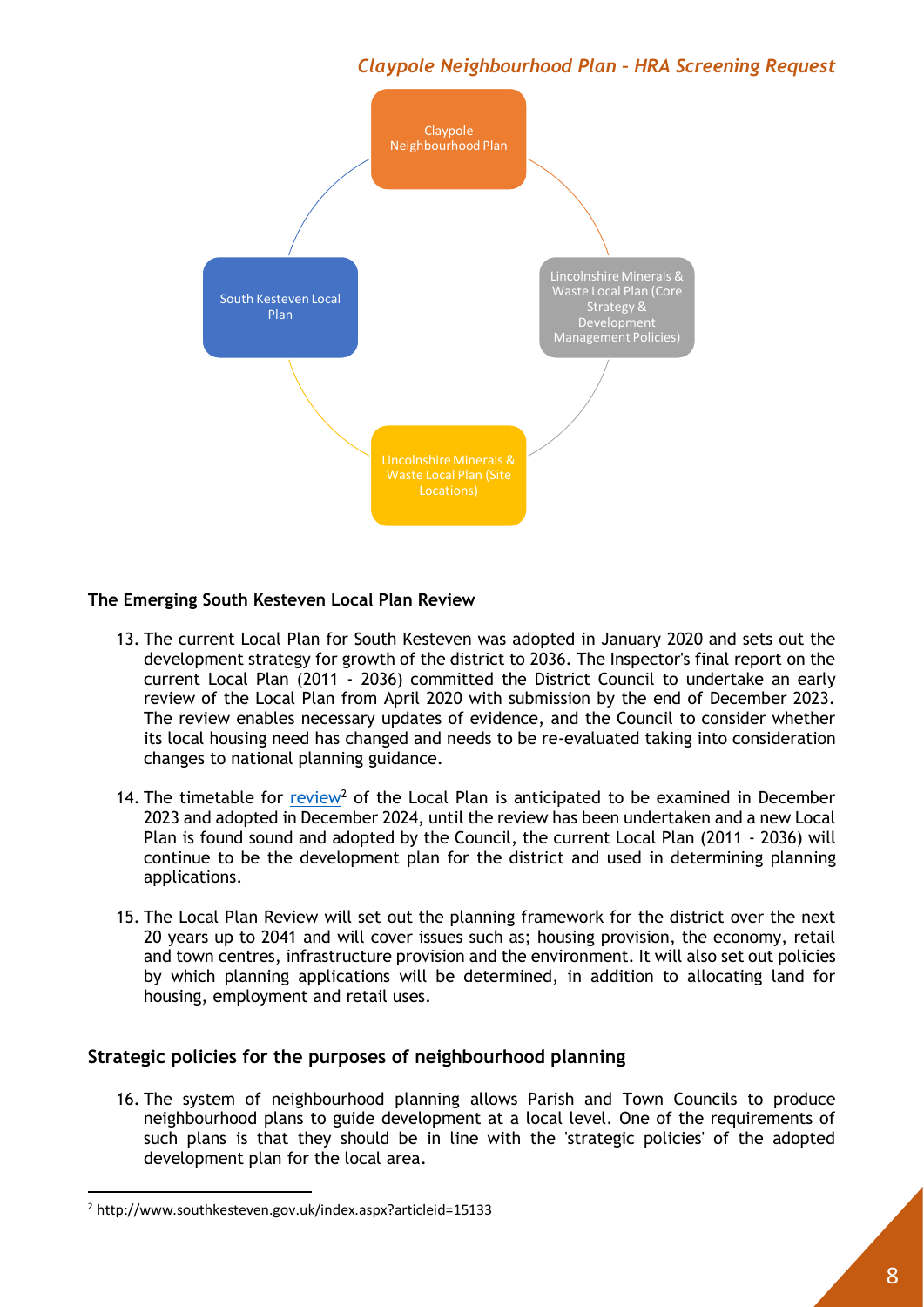17. South Kesteven District Council as the Local Planning Authority defines which policies are to be considered 'strategic' with regard to the production of a Neighbourhood Plan. The Local Plan as specified in paragraph 1.23 identifies 'strategic policies' as being those with the suffix 'SP' in brackets. The policies list on pages vi and vii confirms which policies are strategic policies for the purposes of neighbourhood planning.

### Habitats Regulations Assessment

- 18. The Habitats Regulations Assessment (HRA) as required under the European Directive 92/43/EEC and the Conservation of Habitats and Species Regulations 2010 require that Development Plans undergo an assessment to determine whether or not the Local Plan will have a significant effect on sites of European importance for nature conservation.
- 19. In relation to the issue of a HRA the South Kesteven Local Plan Habitat Regulation Assessment concluded: *"The Policies contained within the South Kesteven District Council Local Plan have been assessed, in accordance with the Habitats Directive, to determine whether there are likely to be any significant impacts arising from them on the European sites. The Local Plan, the policies follow the locational strategy for the District set out in Policies SP1 and SP2. Consequently, the assessment found that the policies are unlikely to have significant impacts on the European Sites. This assessment concludes that the policies within the South Kesteven Local Plan are not likely to have any significant effects on any Natura 2000 site. There is, therefore, no requirement to proceed to the next stage of an Appropriate Assessment."*
- 20. A Habitats Regulations Assessment (HRA) in the form of an Appropriate Assessment may also be required to accompany the Neighbourhood Plan where the policies and proposals of the plan may give rise to significant effects on internationally designated wildlife sites. The process to establish whether a HRA is necessary starts with a screening exercise to determine whether any internationally designated sites might be exposed to likely significant effects as a result of implementation of the Neighbourhood Plan and therefore whether further stages of the HRA process are required. The screening process by the LPA must have regard to the European Court of Justice Judgement in the case of People Over Wind & Sweetman v Coillte Teoranta.
- 21. The impact of that case can be summarised as *"In April 2018, in the case People Over Wind & Sweetman v Coillte Teoranta ("People over Wind"), the Court of Justice of the European Union clarified that it is not appropriate to take account of mitigation measures when screening plans and projects for their effects on European protected habitats under the Habitats Directive. In practice this means if a likely significant effect is identified at the screening stage of a habitats assessment, an 'Appropriate Assessment' of those effects must be undertaken."*
- 22. The Government has now made regulations through the Conservation of Habitats and Species and Planning (Various Amendments) (England and Wales) Regulations 2018. These came into force on 28 December 2018 and now allow neighbourhood plans in areas where there could be likely significant effects on a European protected site to be subject to an 'Appropriate Assessment' to demonstrate how impacts will be mitigated, in the same way as would happen for a draft Local Plan or planning application.
- 23. The Claypole Neighbourhood Plan includes no site allocations for development which would in combination with other site allocations in the Development Plan result in a potentially cumulative effect on any designated international site. The Neighbourhood Plan is local in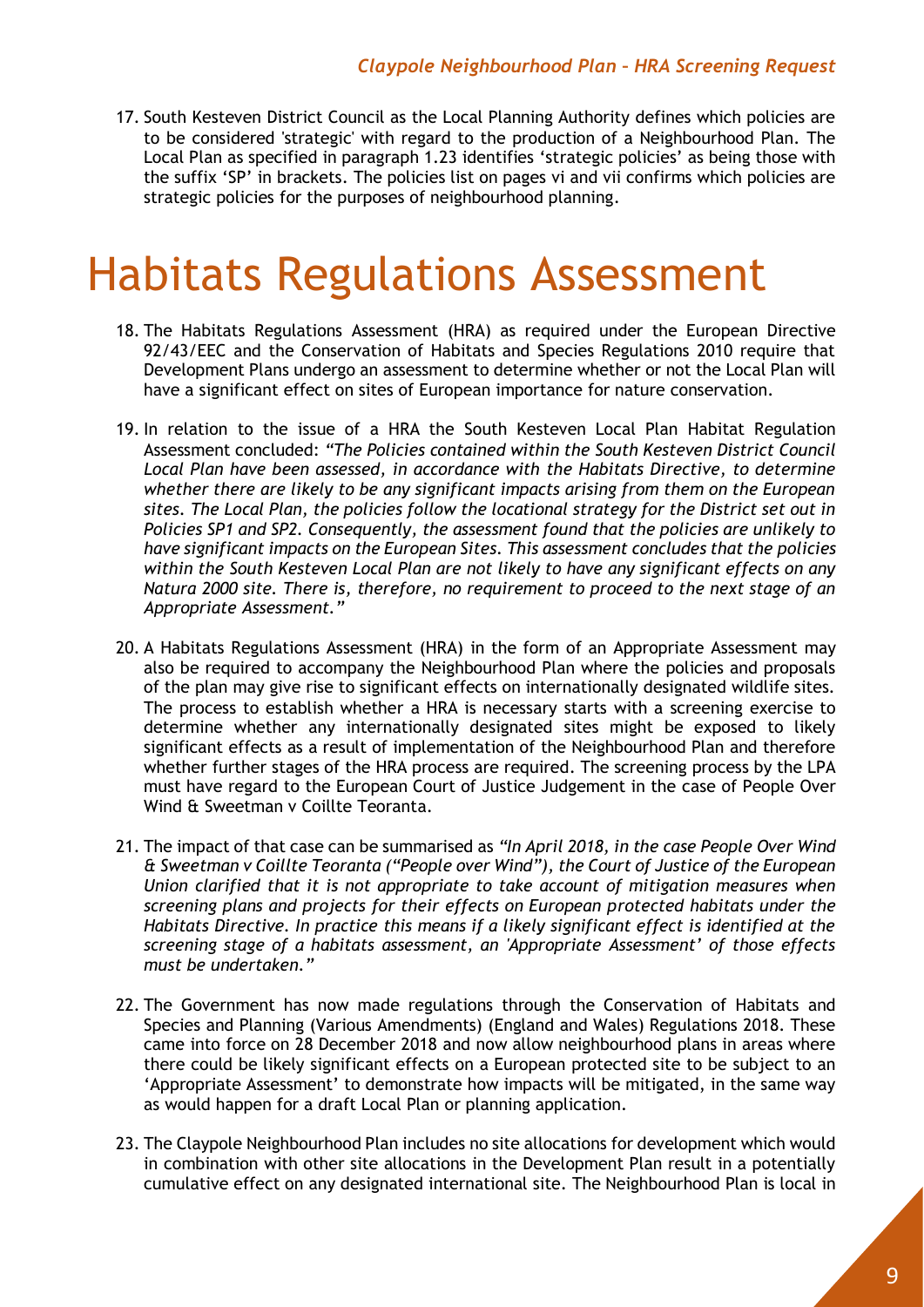nature and scope, its policies are in conformity with National Planning Policy and the strategic policies of the South Kesteven Local Plan to 2036.

- 24. The SAC/SPA/Ramsar sites are protected, conserved and enhanced by adopted planning policies in the Local Plan to 2036. The Local Plan has been subject to Sustainability Appraisal (meeting Strategic Environmental Assessment requirements) and appropriate assessment under the Habitat Regulations Assessment. The Neighbourhood Plan does not conflict with any policies in this document, and will have limited additional effect.
- 25. The criteria for determining if an individual policy, or a combination of policies, would have a likely significant effect, and require assessment, are based on the characteristics of the relevant European site and the objectives set by Natural England. The main factors to consider are:
	- Development on or adjacent to the European site destroying part or all of the site, or changing the ecological functioning of the site (e.g. disrupting water flows or migration routes)
	- Increased public recreation, causing disturbance to birds, damage to vegetation, increased littering / flytipping or leading to management compromises (e.g. grazing being restricted).
	- Reduction in water levels or flow, from increased water demand in the District requiring greater water abstraction
	- Reduction of water quality, from increased discharges of sewage and surface water drainage, or from pollution incidents, either during, or after, construction
- 26. The Claypole Neighbourhood Plan is considered in itself to have no or very limited impact on the Birklands/Bilhaugh SAC as the closest Natura 2000 site. The Neighbourhood Plan does not envisage any scale of growth beyond that being planned for in the South Kesteven Local Plan to 2036. The policies will ensure that opportunities for additional unplanned growth is limited. As such the Neighbourhood Plan is unlikely to result in significant increases in public recreation, water demand, or discharges of sewage or surface water drainage. The Neighbourhood Plan intends to secure the retention of other open space and local green space across Claypole which can provide suitable opportunities for public recreation which will help to limit any need to utilise the SAC area. Impacts from the South Kesteven Local Plan to 2036 have been assessed separately and appropriate changes or mitigation put in place.
- 27. The Natura 2000 designated sites are relatively distant from the Neighbourhood Plan Area, so impacts will be nil or very limited.

### Consultation and Conclusion

- 28. As a result of the screening assessment request above, based on the provisions of the European Directive 92/43/EEC and the Conservation of Habitats and Species Regulations 2010, the Parish Council as set out above concludes that the Claypole Neighbourhood Plan will not have an adverse effect on the integrity of any internationally designated sites either on its own or in combination with any other plans. Therefore, an Appropriate Assessment is not required.
- 29. Consultation on the draft Neighbourhood Plan and supporting documents took place during February and March 2022; this included a draft of this HRA Screening Request. Consultation included with South Kesteven District Council as the Local Planning Authority; and the Environment Agency; Natural England; and Historic England as the three statutory environmental bodies. None of three statutory environmental bodies or South Kesteven DC expressed any concerns regarding the conclusion the Parish Council reached on HRA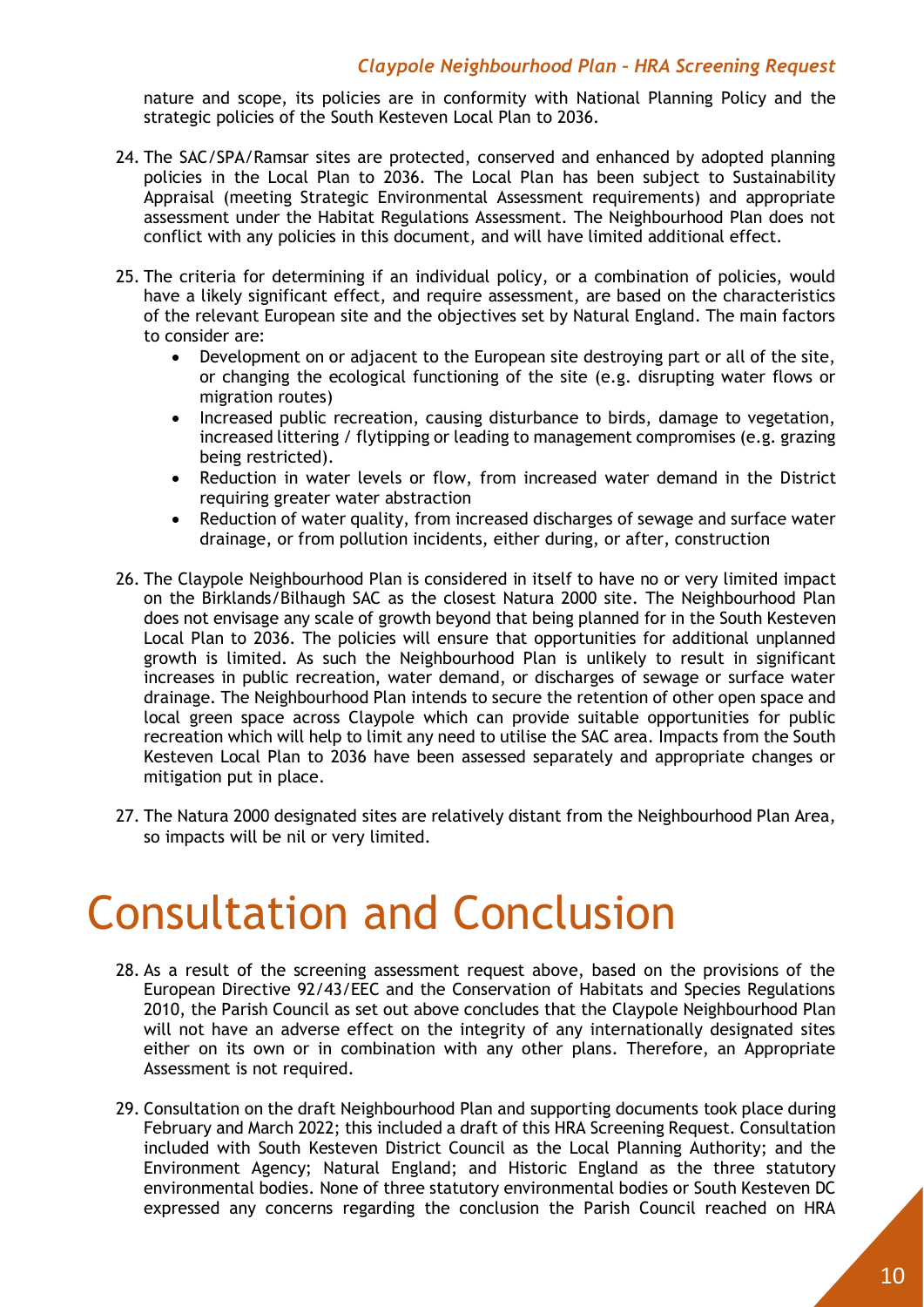Screening. Accordingly, the view of the Parish Council remains that the Claypole Neighbourhood Plan will not have an adverse effect on the integrity of any internationally designated sites either on its own or in combination with any other plans. Therefore, an Appropriate Assessment is not required. South Kesteven District Council as the Local Planning Authority will, following submission of the Neighbourhood Plan, have to determine following consultation with the Environment Agency; Natural England; and Historic England as the three statutory environmental bodies; as to whether an Appropriate Assessment is or is not required.